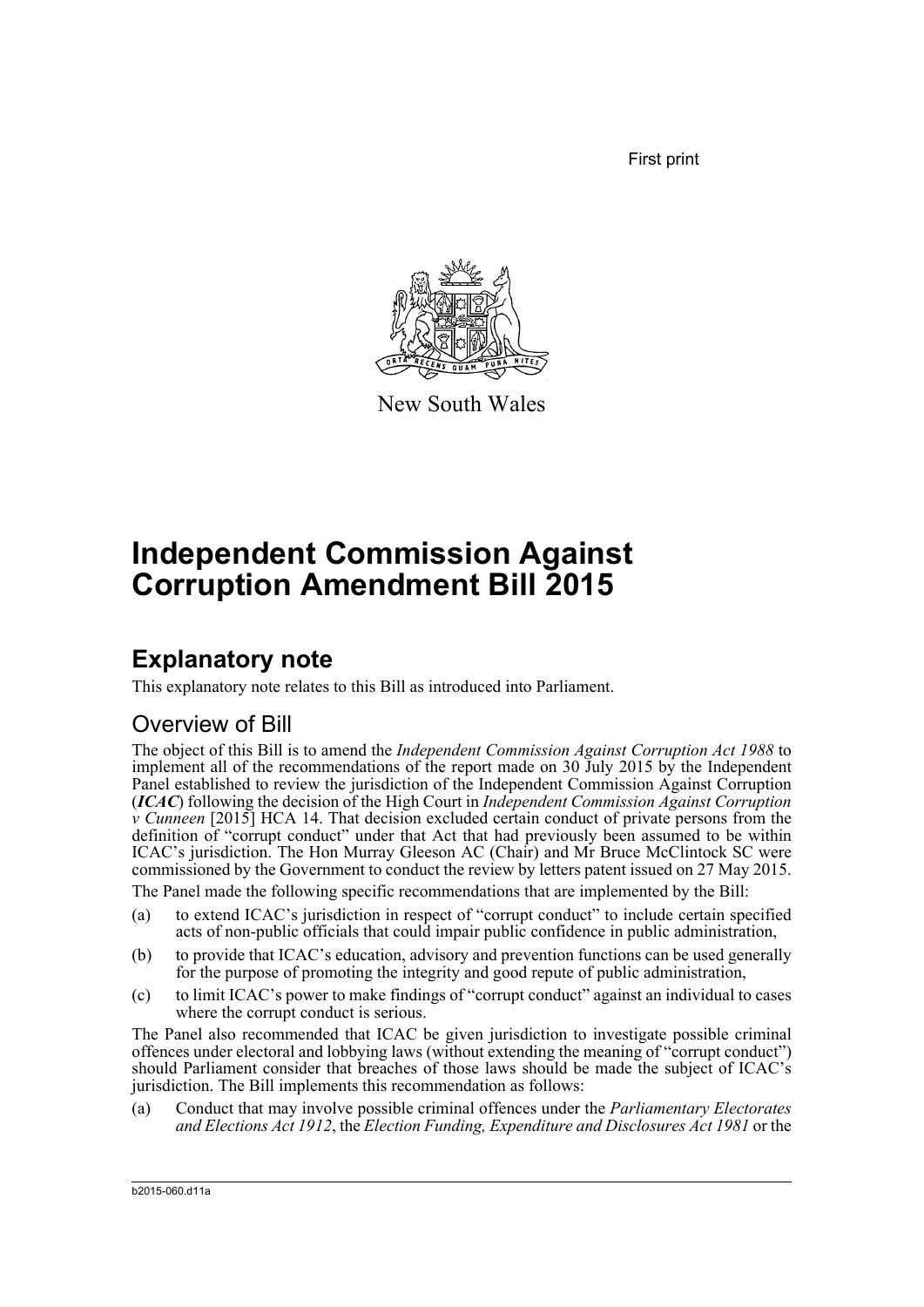*Lobbying of Government Officials Act 2011* may be referred to ICAC for investigation by the Electoral Commission (which has responsibility for enforcing compliance with those Acts):

- (i) if there are reasonable grounds to suspect that the conduct may involve possible criminal offences of a designated kind, or
- (ii) if the conduct is related to possible corrupt conduct that ICAC is already investigating.

ICAC is required to discontinue an investigation if, after a preliminary investigation, the conduct does not involve possible criminal offences of the designated kind and is not related to possible corrupt conduct that ICAC is already investigating.

- (b) Conduct that may involve possible criminal offences under any of those Acts that is already under investigation by ICAC in the investigations known as Operation Spicer and Operation Credo are taken to have been referred to ICAC so that it can complete and report on those investigations.
- (c) Persons who seek public office may be engaged in corrupt conduct for the purposes of ICAC's jurisdiction in respect of any proposed future exercise of their functions as public officials even if they do not succeed in being elected or appointed to the public office.

## Outline of provisions

**Clause 1** sets out the name (also called the short title) of the proposed Act.

**Clause 2** provides for the commencement of the proposed Act on the date of assent to the proposed Act.

## **Schedule 1 Amendment of Independent Commission Against Corruption Act 1988 No 35**

**Schedule 1 [3]** amends section 8 of the Act to insert proposed subsection (2A) to extend the definition of "corrupt conduct" to conduct of non-public officials that could impair public confidence in public administration and which could involve any of the following:

- (a) collusive tendering,
- (b) fraud in relation to applications for licences, permits or other authorities under legislation designed to protect health and safety or the environment or designed to facilitate the management and commercial exploitation of resources,
- (c) dishonestly obtaining or assisting in obtaining, or dishonestly benefiting from, the payment or application of public funds for private advantage or the disposition of public assets for private advantage,
- (d) defrauding the public revenue,
- (e) fraudulently obtaining or retaining employment or appointment as a public official.

**Schedule 1 [1] and [2]** make minor amendments consequent on the insertion of proposed section 8 (2A).

**Schedule 1 [4]** amends section 8 (3) of the Act to provide that proposed section 8 (2A) extends to conduct occurring before the commencement of the proposed Act.

**Schedule 1 [5]** amends section 8 (4) of the Act to make it clear that persons who seek public office may be engaged in corrupt conduct for the purposes of ICAC's jurisdiction in respect of any proposed future exercise of their functions as public officials even if they do not succeed in being elected or appointed to the public office.

**Schedule 1 [6]** amends section 8 (5) of the Act to extend its application to proposed section 8 (2A) so that the offences or other matters related to impairing public confidence in the public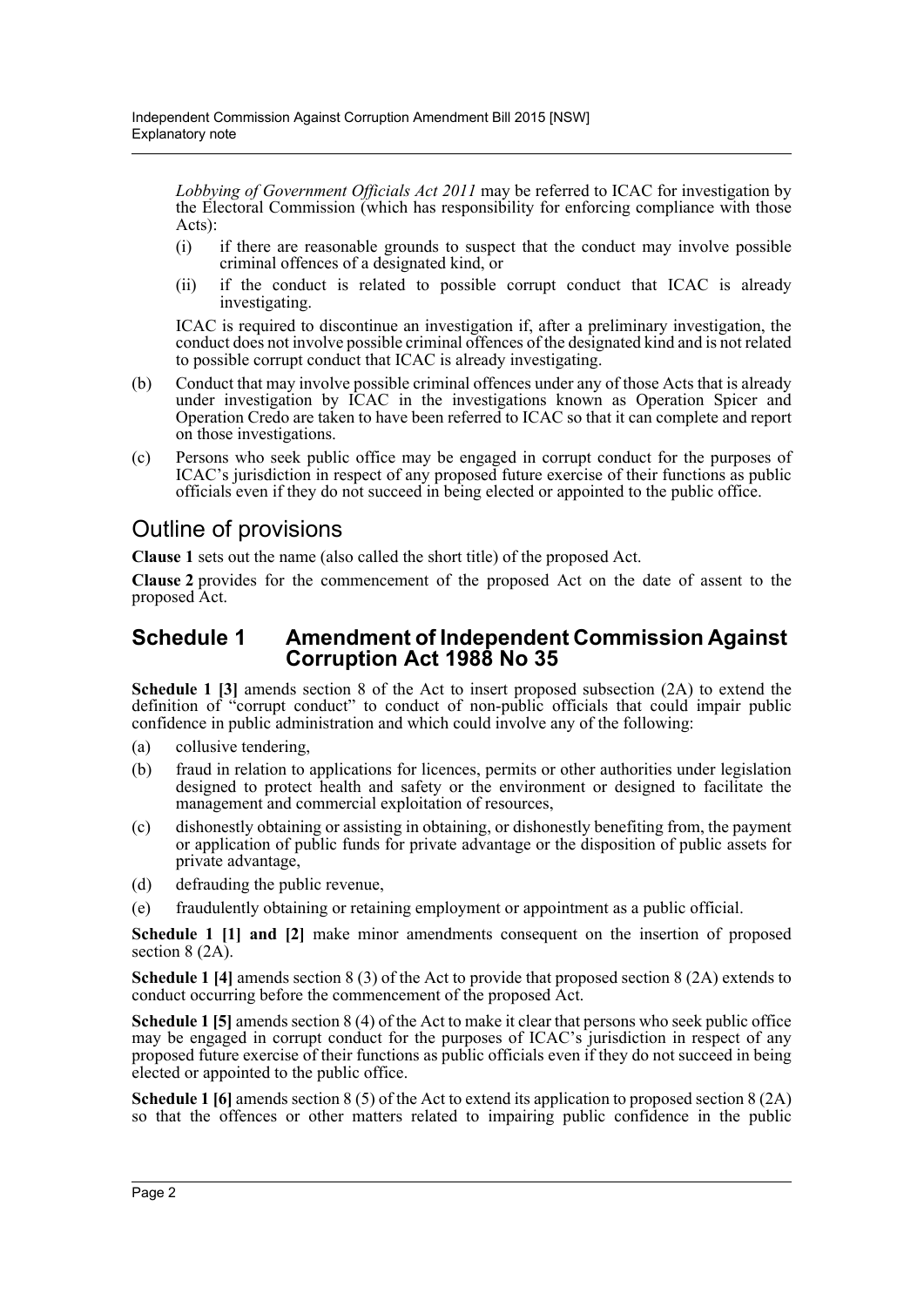administration of the State extend to matters arising outside the State or under the law of the Commonwealth or another jurisdiction.

**Schedule 1** [7] amends section 8 (6) of the Act to make it clear that proposed section 8 (2A) does not operate to either expand or limit the other provisions of section 8 that define "corrupt conduct" and in particular the provisions of section  $8(2)$  that were the subject of the High Court's decision in *Independent Commission Against Corruption v Cunneen*.

**Schedule 1 [8]** amends section 13 of the Act to provide that ICAC's education, advisory and prevention functions can be used generally for the purpose of promoting the integrity and good repute of public administration.

**Schedule 1 [10]** inserts proposed section 13A into the Act to include in the functions of ICAC the jurisdiction to investigate conduct that could involve possible criminal offences under the *Parliamentary Electorates and Elections Act 1912*, the *Election Funding, Expenditure and Disclosures Act 1981* or the *Lobbying of Government Officials Act 2011* that are referred to ICAC for investigation by the Electoral Commission because:

- (a) there are reasonable grounds to suspect that the conduct may involve possible criminal offences of a designated kind, or
- (b) the conduct is related to possible corrupt conduct that ICAC is already investigating.

Any such conduct may be referred to ICAC for investigation whether or not it involves corrupt conduct. The proposed section sets out the matters that must be considered when the Electoral Commission decides whether to refer conduct for investigation and when ICAC decides, after a preliminary investigation, to investigate the conduct. ICAC may decide not to continue an investigation and is required to discontinue an investigation if the conduct does not involve possible criminal offences of the designated kind and is not related to possible corrupt conduct that ICAC is already investigating. The designated offences that may be referred to ICAC for investigation are as follows:

(a) *Election Funding, Expenditure and Disclosures Act 1981*:

section 54 (False statements—registration),

section 75 (False statements—campaign funding),

section 96GE (7) (Provision of false or misleading information with regards to a determination by Electoral Commission that person not a prohibited donor),

section 96H (1), (2) and (3) (Failure to make disclosure and false statements relating to disclosures),

section 96HA (Offences relating to caps on donations and expenditure),

section 96HB (1) (Offence relating to scheme to circumvent the donation or expenditure prohibitions or restrictions),

section 96I (1) (Unlawful acts relating to donations etc),

section 97M (False statements—administrative and policy development funding),

section 110A (7) (Provision of false or misleading documents and information),

(b) *Parliamentary Electorates and Elections Act 1912*:

section 66L (False statements—applications for registration of parties),

section 81L (False child-related conduct declarations),

section 106 (Provisional voting),

section 112 (False answer to questions etc or multiple voting),

section 114A (3) (False statements in relation to application for postal vote),

section 114AA (8) (False statements in application to be general postal voter),

section 114J (1) (Person other than voter marking vote on postal ballot paper),

section 114P (3), (4) and (5) (False or misleading statements in application for permission to vote before polling day),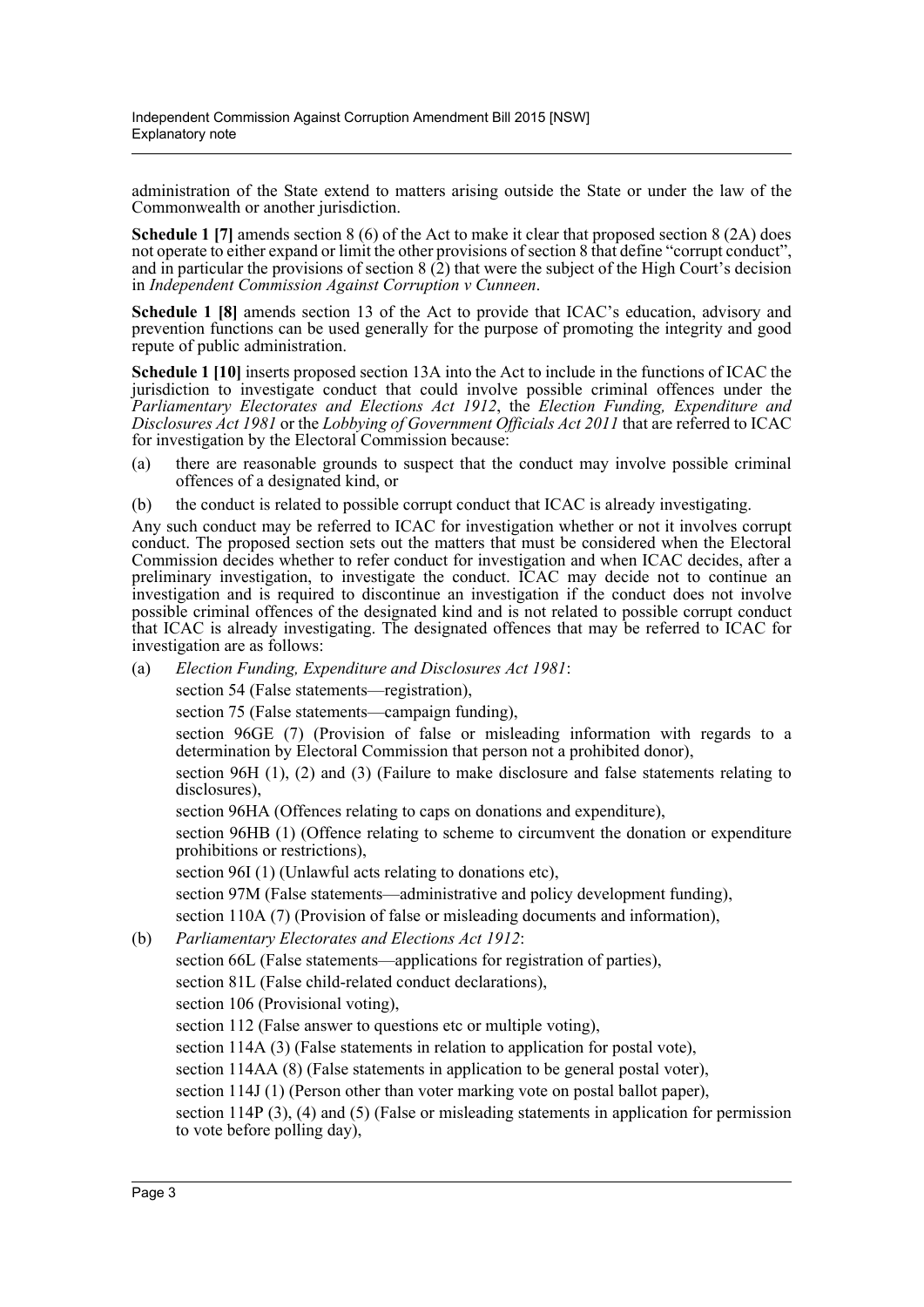section 114V (Person other than voter marking vote on pre-poll ballot paper), section 114ZU (Person other than voter marking vote on pre-poll ballot paper (declared institutions)), section 115 (Untrue declaration to vote outside electoral district), section 120AH (False and misleading statements in technology assisted voting), section 120AI (Protection of computer hardware and software), section 122A (6) and (7) (Ballot papers not to be informal in certain circumstances), section 147 (Bribery etc), section 149 (Electoral treating), section 151 (Intimidation), section 151A (Printing etc false information). section 176D (Untrue statements in forms), section 176F (Forging or uttering electoral papers), section 177 (Offence of stuffing ballot box), (c) *Lobbying of Government Officials Act 2011*:

- section 15 (Ban on success fees), section 18 (Cooling-off period for ex-Ministers and ex-Parliamentary Secretaries),
- (d) an offence against any of the above Acts, or the regulations under any of the above Acts, that is prescribed by the regulations for the purposes of the proposed section.

**Schedule 1 [11]–[13]** amend section 14 of the Act to authorise ICAC to gather and assemble evidence of possible criminal offences the subject of a reference from the Electoral Commission and to furnish any such evidence to the Electoral Commission or (if considered appropriate) to the Director of Public Prosecutions, together with any observations or recommendations for action ICAC considers should be taken in relation to the evidence.

**Schedule 1 [14]** amends section 16 of the Act to require ICAC to work (as far as practicable) in co-operation with the Electoral Commission in exercising its proposed function relating to the investigation of possible criminal offences referred to it for investigation by the Electoral Commission.

**Schedule 1 [15]** inserts proposed section 74BA into the Act to limit ICAC's power to make findings of "corrupt conduct" against an individual in its reports to cases where the corrupt conduct is serious. **Schedule 1 [9]** makes a consequential amendment to section 13 (4) of the Act to apply that limitation to findings made, or opinions or recommendations formulated, by ICAC otherwise than in ICAC reports.

**Schedule 1 [16]** amends Schedule 4 to the Act to insert savings, transitional and other provisions consequent on the enactment of the proposed Act. In particular:

- (a) the clarification in the amendment made by Schedule 1 [5] in relation to persons who fail to be elected or appointed as a public official is applied to conduct occurring before the enactment of the proposed Act, and
- (b) the proposed power of the Electoral Commission to refer possible criminal offences to ICAC for investigations is applied to offences that may have been committed before the enactment of the proposed Act and ICAC is taken to have had a referral to investigate possible criminal offences that have come to light as a result of the investigations of ICAC known as Operation Spicer and Operation Credo, and
- (c) the proposed limitation on the power of ICAC to make findings of corrupt conduct only in the case of serious corrupt conduct is applied to reports made after the enactment of the proposed Act and is so applied even if the report relates to investigations commenced or undertaken before that enactment.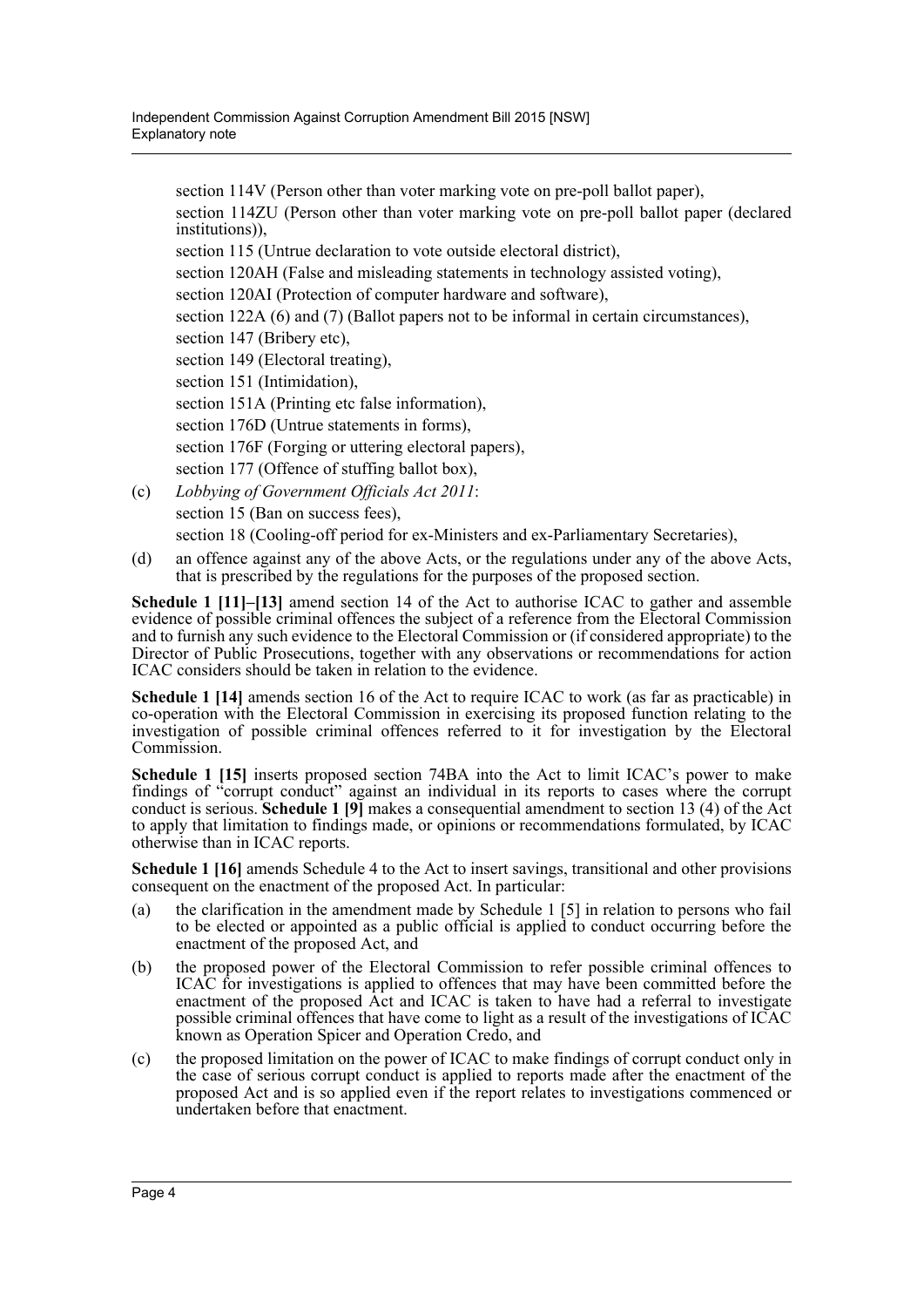First print



New South Wales

# **Independent Commission Against Corruption Amendment Bill 2015**

## **Contents**

Page

|            | Name of Act                                                              |  |
|------------|--------------------------------------------------------------------------|--|
|            | 2 Commencement                                                           |  |
| Schedule 1 | Amendment of Independent Commission Against Corruption Act 1988<br>No 35 |  |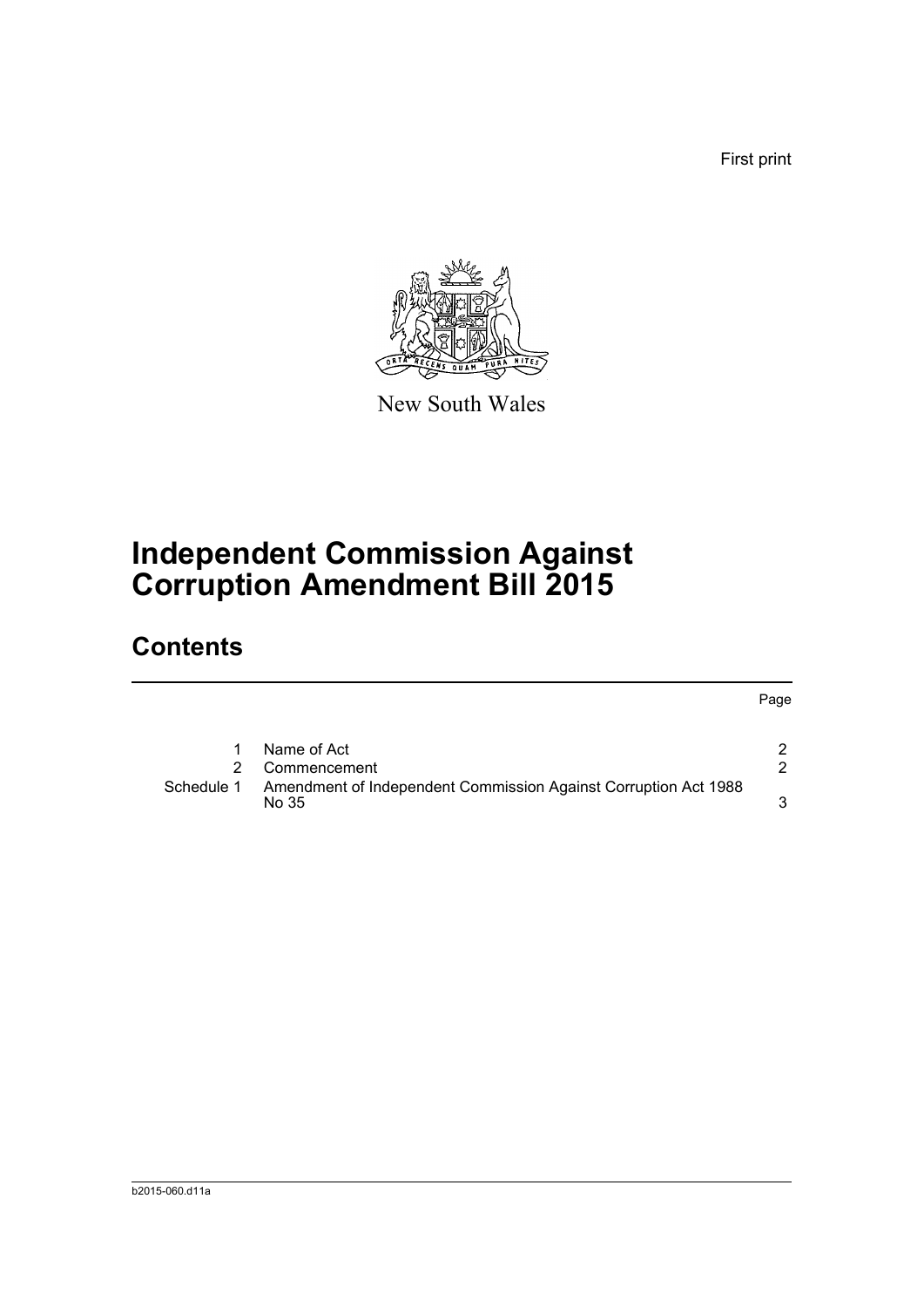

New South Wales

# **Independent Commission Against Corruption Amendment Bill 2015**

No , 2015

## **A Bill for**

An Act to amend the *Independent Commission Against Corruption Act 1988* in relation to the jurisdiction and powers of the Independent Commission Against Corruption.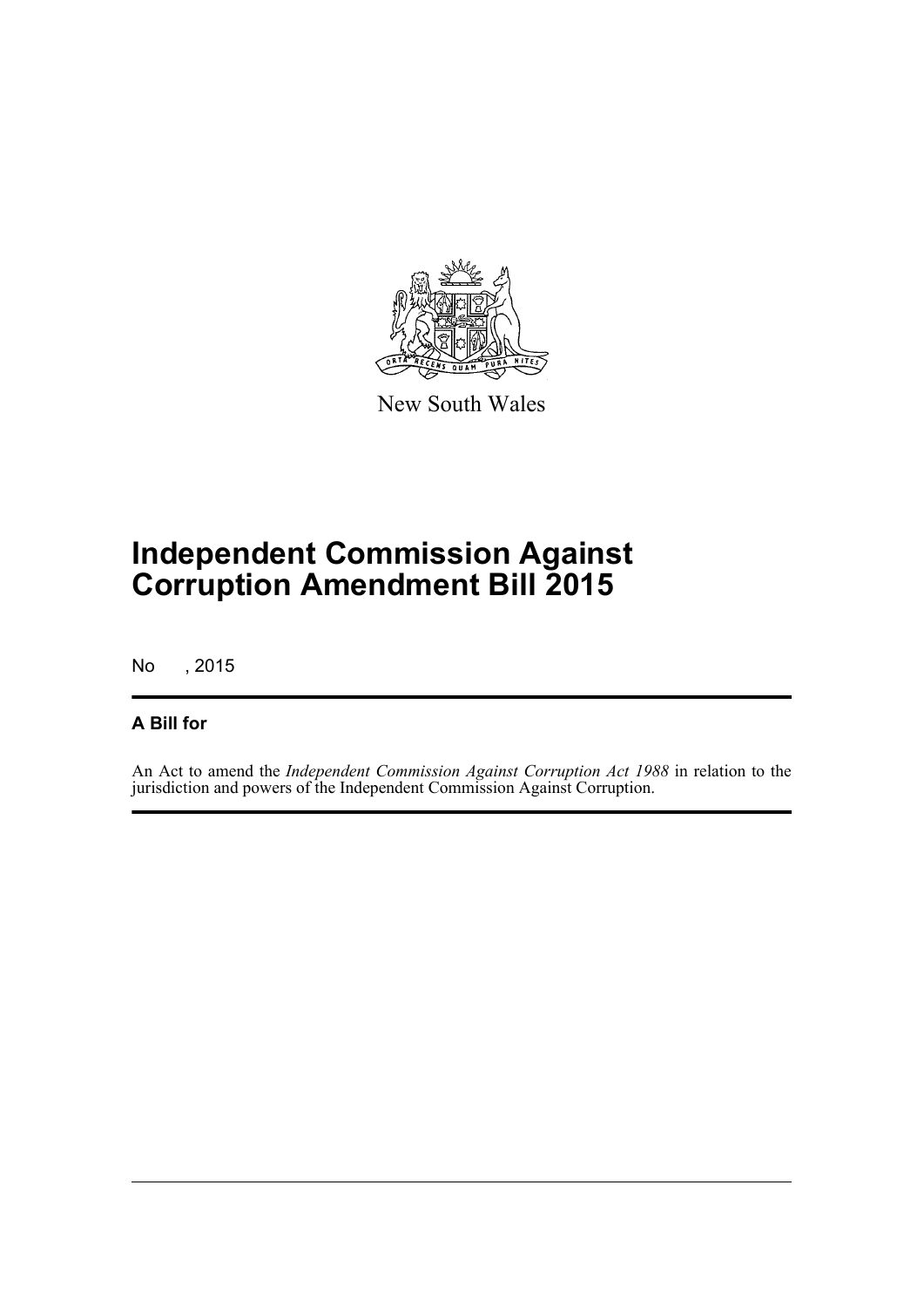<span id="page-6-1"></span><span id="page-6-0"></span>

| The Legislature of New South Wales enacts:                                    |                |
|-------------------------------------------------------------------------------|----------------|
| Name of Act                                                                   | $\overline{2}$ |
| This Act is the Independent Commission Against Corruption Amendment Act 2015. | 3              |
| <b>Commencement</b>                                                           | 4              |
| This Act commences on the date of assent to this Act.                         | 5              |
|                                                                               |                |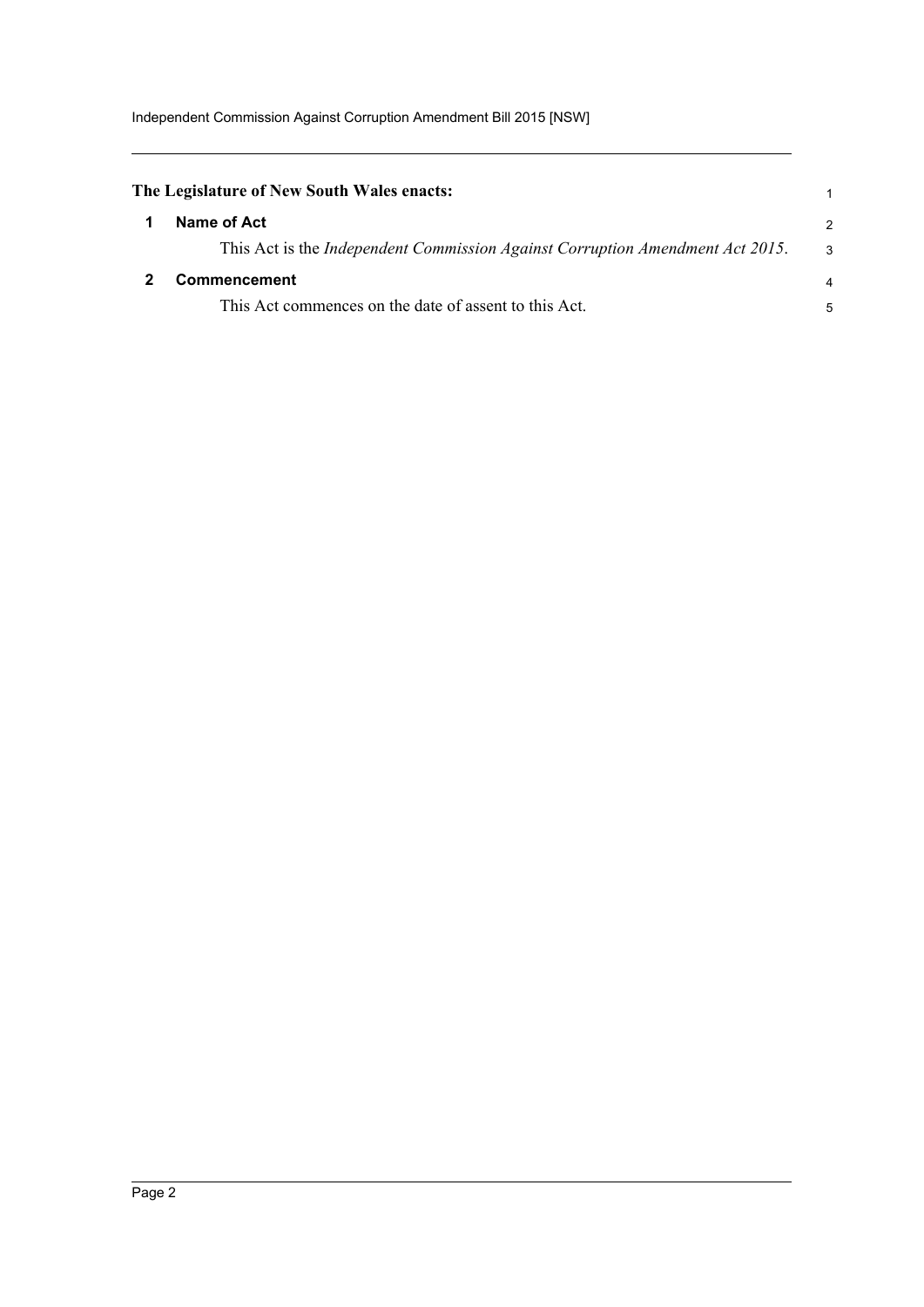<span id="page-7-0"></span>

|       | <b>Schedule 1</b>                                                                                                                                                              |     | <b>Amendment of Independent Commission Against</b><br><b>Corruption Act 1988 No 35</b>                                                                                                                                                              | $\mathbf{1}$<br>$\overline{2}$ |  |
|-------|--------------------------------------------------------------------------------------------------------------------------------------------------------------------------------|-----|-----------------------------------------------------------------------------------------------------------------------------------------------------------------------------------------------------------------------------------------------------|--------------------------------|--|
| [1]   | <b>Section 7 Corrupt conduct</b>                                                                                                                                               |     |                                                                                                                                                                                                                                                     |                                |  |
|       | section $7(1)$ .                                                                                                                                                               |     | Omit "corrupt conduct in either or both of subsections (1) and (2) of section 8" from                                                                                                                                                               | 4<br>5                         |  |
|       | Insert instead "corrupt conduct in section 8".                                                                                                                                 |     |                                                                                                                                                                                                                                                     |                                |  |
| $[2]$ | Section 7 (2)                                                                                                                                                                  |     |                                                                                                                                                                                                                                                     |                                |  |
|       | Omit "section $8(1)$ or $(2)$ " wherever occurring. Insert instead "section $8$ ".                                                                                             |     |                                                                                                                                                                                                                                                     |                                |  |
| $[3]$ |                                                                                                                                                                                |     | Section 8 General nature of corrupt conduct                                                                                                                                                                                                         | 9                              |  |
|       | Insert after section $8(2)$ :                                                                                                                                                  |     |                                                                                                                                                                                                                                                     |                                |  |
|       | (2A)                                                                                                                                                                           |     | Corrupt conduct is also any conduct of any person (whether or not a public<br>official) that impairs, or that could impair, public confidence in public<br>administration and which could involve any of the following matters:                     | 11<br>12<br>13                 |  |
|       |                                                                                                                                                                                | (a) | collusive tendering,                                                                                                                                                                                                                                | 14                             |  |
|       |                                                                                                                                                                                | (b) | fraud in relation to applications for licences, permits or other authorities<br>under legislation designed to protect health and safety or the<br>environment or designed to facilitate the management and commercial<br>exploitation of resources, | 15<br>16<br>17<br>18           |  |
|       |                                                                                                                                                                                | (c) | dishonestly obtaining or assisting in obtaining, or dishonestly benefiting<br>from, the payment or application of public funds for private advantage<br>or the disposition of public assets for private advantage,                                  | 19<br>20<br>21                 |  |
|       |                                                                                                                                                                                | (d) | defrauding the public revenue,                                                                                                                                                                                                                      | 22                             |  |
|       |                                                                                                                                                                                | (e) | fraudulently obtaining or retaining employment or appointment as a<br>public official.                                                                                                                                                              | 23<br>24                       |  |
| [4]   | Section 8 (3)                                                                                                                                                                  |     |                                                                                                                                                                                                                                                     | 25                             |  |
|       | Omit "corrupt conduct under this section even though it occurred before the<br>commencement of this subsection".                                                               |     |                                                                                                                                                                                                                                                     |                                |  |
|       | Insert instead "corrupt conduct under subsection $(1)$ , $(2)$ or $(2A)$ even though it occurred<br>before the commencement of that subsection".                               |     |                                                                                                                                                                                                                                                     |                                |  |
| [5]   | Section 8 (4)                                                                                                                                                                  |     |                                                                                                                                                                                                                                                     |                                |  |
|       | Insert "This subsection extends to a person seeking to become a public official even if the<br>person fails to become a public official." after "becoming a public official.". |     |                                                                                                                                                                                                                                                     |                                |  |
| [6]   | Section 8 (5)                                                                                                                                                                  |     |                                                                                                                                                                                                                                                     |                                |  |
|       | Omit "matters listed in subsection (2)".                                                                                                                                       |     |                                                                                                                                                                                                                                                     |                                |  |
|       | Insert instead "matters listed in subsection $(2)$ or $(2A)$ ".                                                                                                                |     |                                                                                                                                                                                                                                                     |                                |  |
| $[7]$ | Section 8 (6)                                                                                                                                                                  |     |                                                                                                                                                                                                                                                     |                                |  |
|       | Insert "or expanding" after "limiting".                                                                                                                                        |     |                                                                                                                                                                                                                                                     |                                |  |
|       |                                                                                                                                                                                |     |                                                                                                                                                                                                                                                     |                                |  |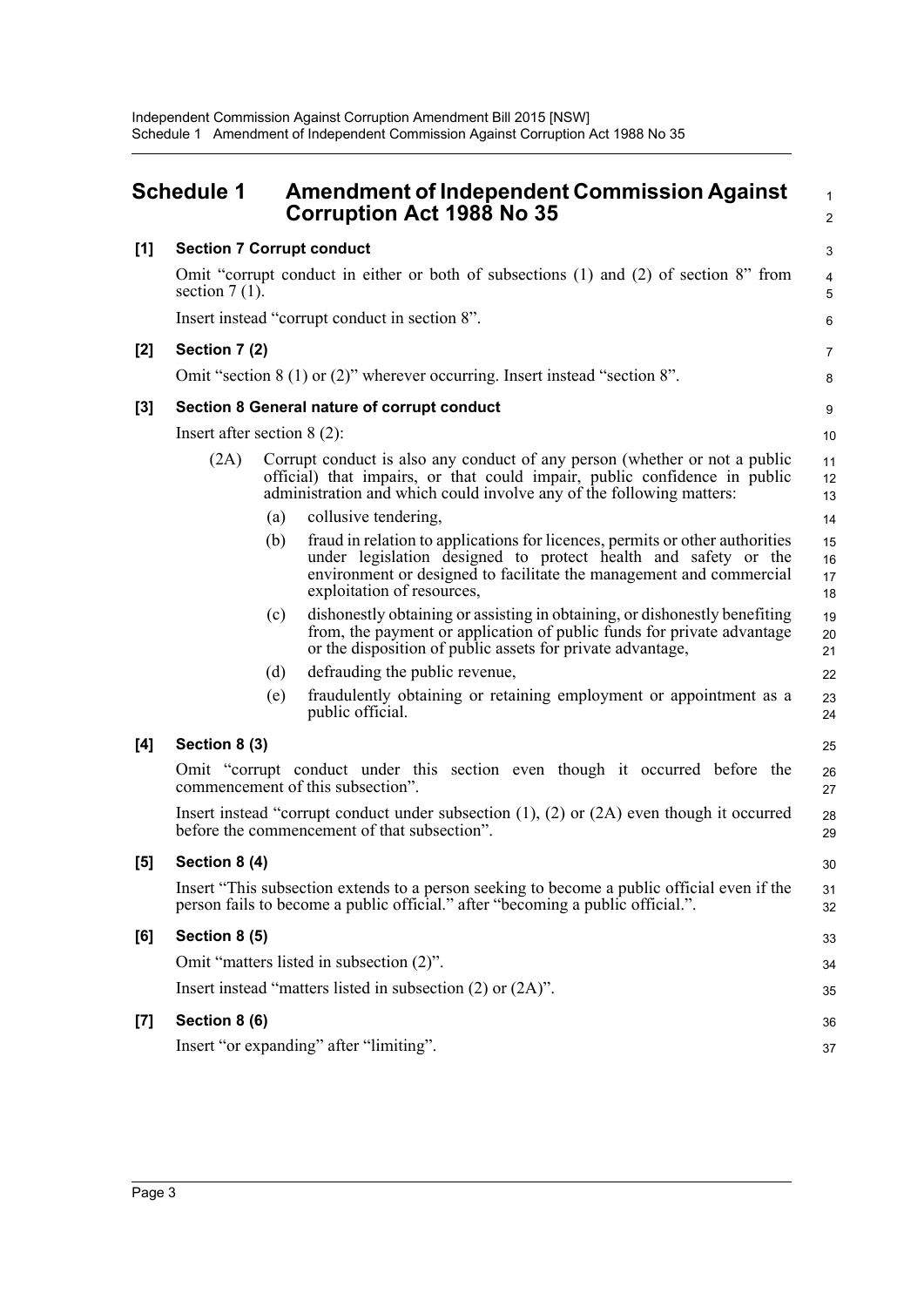### **[8] Section 13 Principal functions**

Omit section 13 (1) (e)–(j). Insert instead:

(e) to instruct, advise and assist any public authority, public official or other person (on the request of the authority, official or person) on ways in which corrupt conduct may be eliminated and the integrity and good repute of public administration promoted,

30

43 44

- (f) to advise public authorities or public officials of changes in practices or procedures compatible with the effective exercise of their functions that the Commission thinks necessary to reduce the likelihood of the occurrence of corrupt conduct and to promote the integrity and good repute of public administration,
- (g) to co-operate with public authorities and public officials in reviewing laws, practices and procedures with a view to reducing the likelihood of the occurrence of corrupt conduct and to promoting the integrity and good repute of public administration,
- (h) to educate and advise public authorities, public officials and the community on strategies to combat corrupt conduct and to promote the integrity and good repute of public administration,
- (i) to educate and disseminate information to the public on the detrimental effects of corrupt conduct and on the importance of maintaining the integrity and good repute of public administration,
- (j) to enlist and foster public support in combating corrupt conduct and in promoting the integrity and good repute of public administration,

### **[9] Section 13 (4)**

Omit "section 74B (Report not to include findings etc of guilt or recommending prosecution)". Insert instead "section 74B or 74BA".

#### **[10] Section 13A**

Insert after section 13:

### **13A Function of investigating matters referred by Electoral Commission**

- (1) The Commission has the function of investigating conduct that may involve possible criminal offences under the *Parliamentary Electorates and Elections Act 1912*, the *Election Funding, Expenditure and Disclosures Act 1981* or the *Lobbying of Government Officials Act 2011* that the Electoral Commission refers to the Commission for investigation under this section. 31 32 33 34 35
- (2) The Electoral Commission may refer any such conduct to the Commission for investigation: 36 37
	- (a) if there are reasonable grounds to suspect that the conduct may involve a possible criminal offence to which this section applies (as set out in subsection (9)), or 38 39  $40$
	- (b) if the conduct is related to possible corrupt conduct that the Commission is already investigating, 41 42

whether or not the time within which proceedings for the possible criminal offence may be instituted has expired.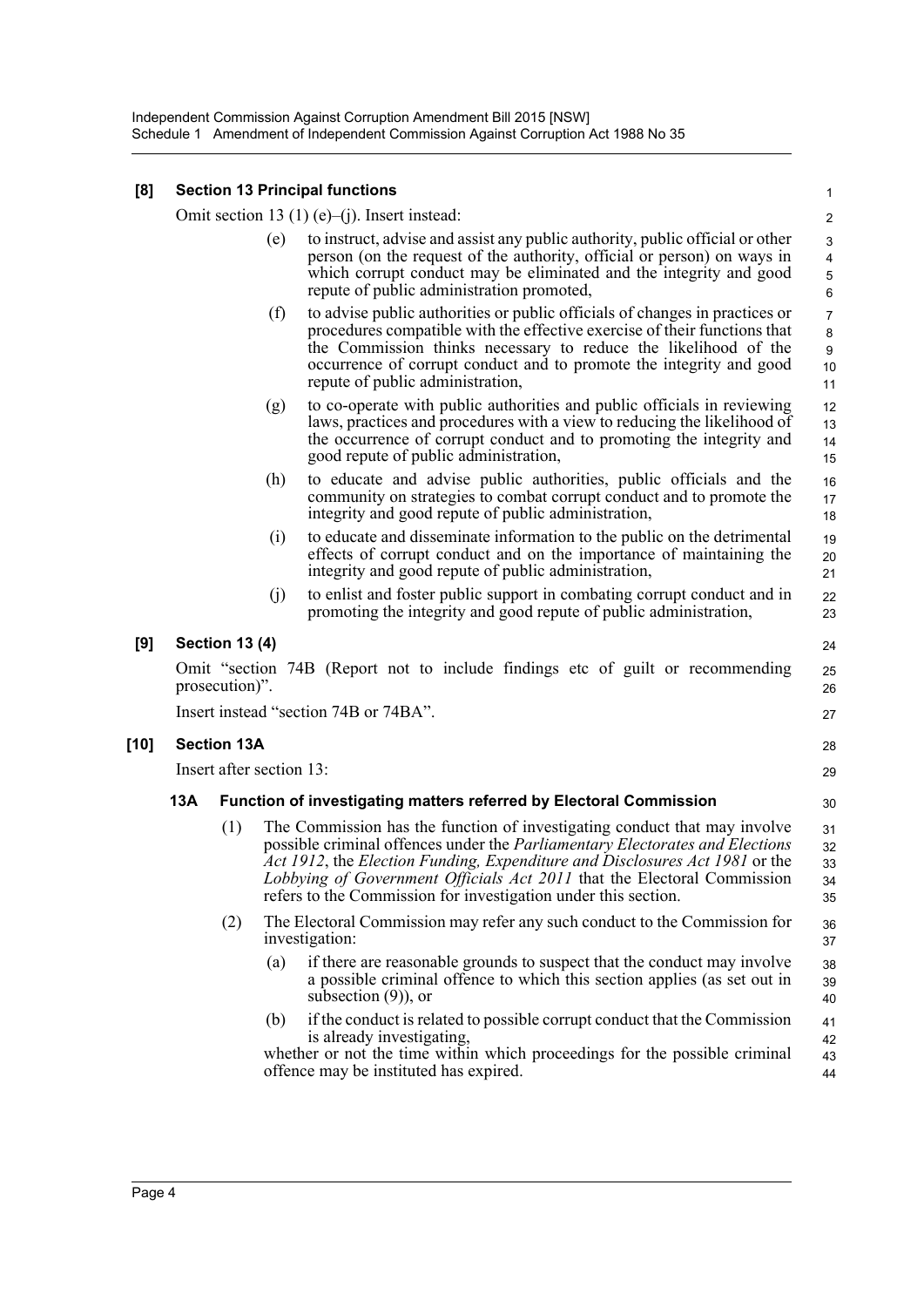- (3) After a preliminary investigation, the Commission is to discontinue the investigation if:
	- (a) the conduct does not involve any possible criminal offence to which this section applies and is not related to possible corrupt conduct that the Commission is already investigating, and the Commission is not otherwise authorised to investigate the conduct, or

- (b) the Commission determines it should not carry out any further investigation.
- (4) Conduct may be referred under this section to the Commission for investigation whether or not it involves corrupt conduct. The fact that the conduct could be so referred does not prevent the Commission from investigating the conduct without a referral if it is otherwise authorised by this Act to do so.
- (5) The following matters are to be taken into account in determining whether conduct should be referred under this section for investigation and, if referred, whether the Commission should investigate:
	- (a) the primary responsibility of the Electoral Commission to investigate and prosecute the possible criminal offences concerned,
	- (b) the seriousness or systemic nature of the matter being investigated,
	- (c) the complexity of the matter being investigated,
	- (d) the relationship between the matter being investigated and any other ongoing investigation of the Electoral Commission,
	- (e) the relationship between the matter being investigated and any other ongoing investigation of the Commission,
	- (f) the availability of any other public authority or official with the responsibility or jurisdiction to investigate or prosecute the possible criminal offences concerned,
	- (g) any other relevant matter.
- (6) The Electoral Commission, when it refers conduct for investigation under this section, must provide the Commission with a statement of the reasons it referred the matter for investigation.
- (7) The Commission, when it determines to investigate conduct referred under this section after a preliminary investigation, must provide the Electoral Commission with a statement of the reasons it determined to investigate the conduct. 32 33 34 35
- (8) A report of the Commission under section 74 that relates to an investigation under this section is to include the statements of reasons under subsections (6) and (7) in relation to the investigation.
- (9) This section applies to the following criminal offences:
- (a) *Election Funding, Expenditure and Disclosures Act 1981*: section 54 (False statements—registration), section 75 (False statements—campaign funding), section 96GE (7) (Provision of false or misleading information with regards to a determination by Electoral Commission that person not a prohibited donor), section 96H (1), (2) and (3) (Failure to make disclosure and false statements relating to disclosures), section 96HA (Offences relating to caps on donations and expenditure), 40 41 42 43 44 45 46 47 48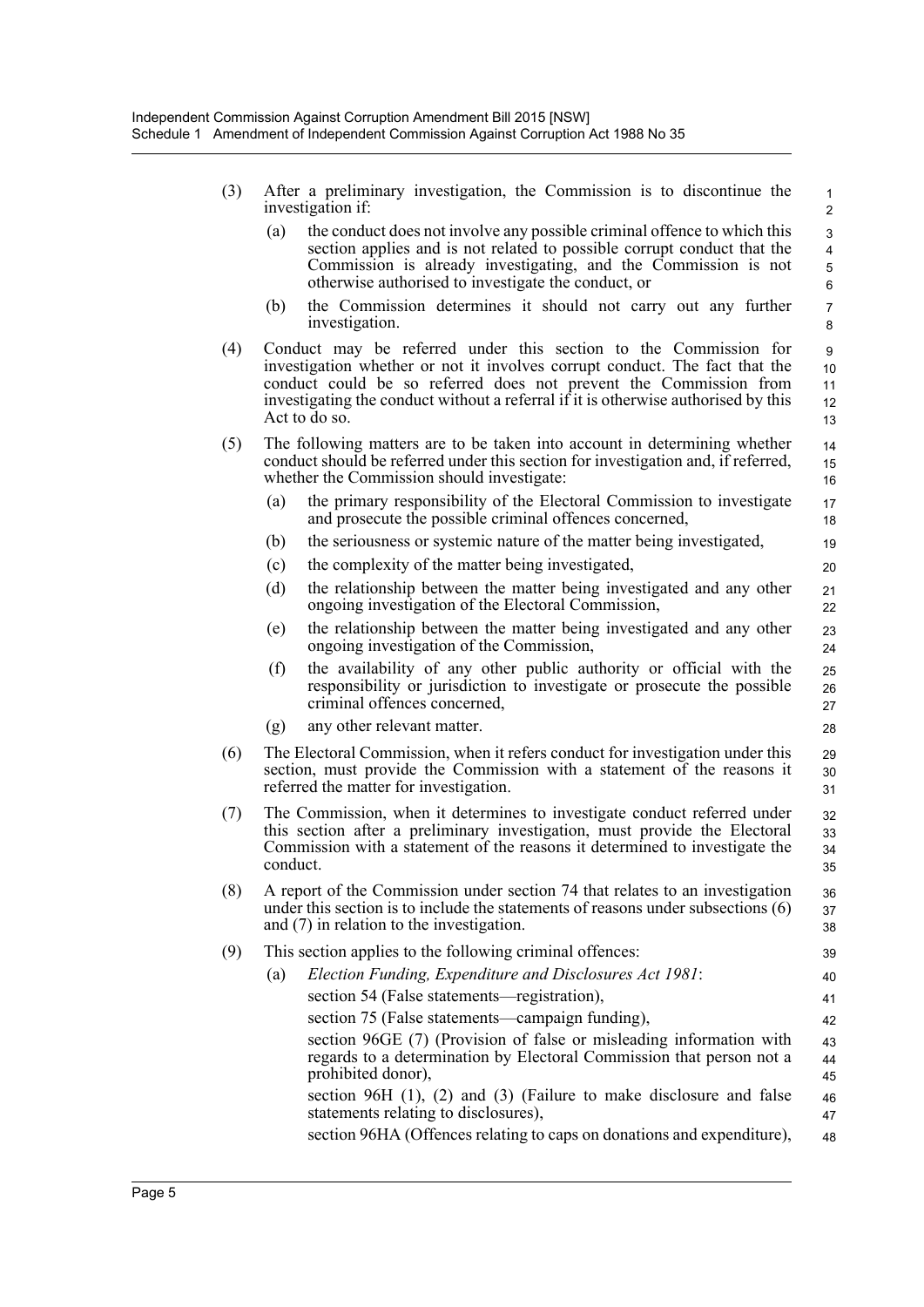|     | section 96HB (1) (Offence relating to scheme to circumvent the<br>donation or expenditure prohibitions or restrictions),<br>section 96I (1) (Unlawful acts relating to donations etc), | $\mathbf{1}$<br>$\overline{2}$<br>3 |
|-----|----------------------------------------------------------------------------------------------------------------------------------------------------------------------------------------|-------------------------------------|
|     | section 97M (False statements—administrative and policy development<br>funding),                                                                                                       | 4<br>5                              |
|     | section 110A (7) (Provision of false or misleading documents and<br>information),                                                                                                      | 6<br>$\overline{7}$                 |
| (b) | Parliamentary Electorates and Elections Act 1912:                                                                                                                                      | 8                                   |
|     | section 66L (False statements—applications for registration of parties),                                                                                                               | 9                                   |
|     | section 81L (False child-related conduct declarations),                                                                                                                                | 10                                  |
|     | section 106 (Provisional voting),                                                                                                                                                      | 11                                  |
|     | section 112 (False answer to questions etc or multiple voting),                                                                                                                        | 12                                  |
|     | section 114A (3) (False statements in relation to application for postal<br>vote),                                                                                                     | 13<br>14                            |
|     | section 114AA (8) (False statements in application to be general postal<br>voter),                                                                                                     | 15<br>16                            |
|     | section 114J (1) (Person other than voter marking vote on postal ballot<br>paper),                                                                                                     | 17<br>18                            |
|     | section 114P $(3)$ , $(4)$ and $(5)$ (False or misleading statements in<br>application for permission to vote before polling day),                                                     | 19<br>20                            |
|     | section 114V (Person other than voter marking vote on pre-poll ballot<br>paper),                                                                                                       | 21<br>22                            |
|     | section 114ZU (Person other than voter marking vote on pre-poll ballot<br>paper (declared institutions)),                                                                              | 23<br>24                            |
|     | section 115 (Untrue declaration to vote outside electoral district),                                                                                                                   | 25                                  |
|     | section 120AH (False and misleading statements in technology assisted<br>voting),                                                                                                      | 26<br>27                            |
|     | section 120AI (Protection of computer hardware and software),                                                                                                                          | 28                                  |
|     | section 122A (6) and (7) (Ballot papers not to be informal in certain<br>circumstances),                                                                                               | 29<br>30                            |
|     | section 147 (Bribery etc),                                                                                                                                                             | 31                                  |
|     | section 149 (Electoral treating),                                                                                                                                                      | 32                                  |
|     | section 151 (Intimidation),                                                                                                                                                            | 33                                  |
|     | section 151A (Printing etc false information),                                                                                                                                         | 34                                  |
|     | section 176D (Untrue statements in forms),                                                                                                                                             | 35                                  |
|     | section 176F (Forging or uttering electoral papers),                                                                                                                                   | 36                                  |
|     | section 177 (Offence of stuffing ballot box),                                                                                                                                          | 37                                  |
| (c) | Lobbying of Government Officials Act 2011:                                                                                                                                             | 38                                  |
|     | section 15 (Ban on success fees),                                                                                                                                                      | 39                                  |
|     | section 18 (Cooling-off period for ex-Ministers and ex-Parliamentary<br>Secretaries),                                                                                                  | 40<br>41                            |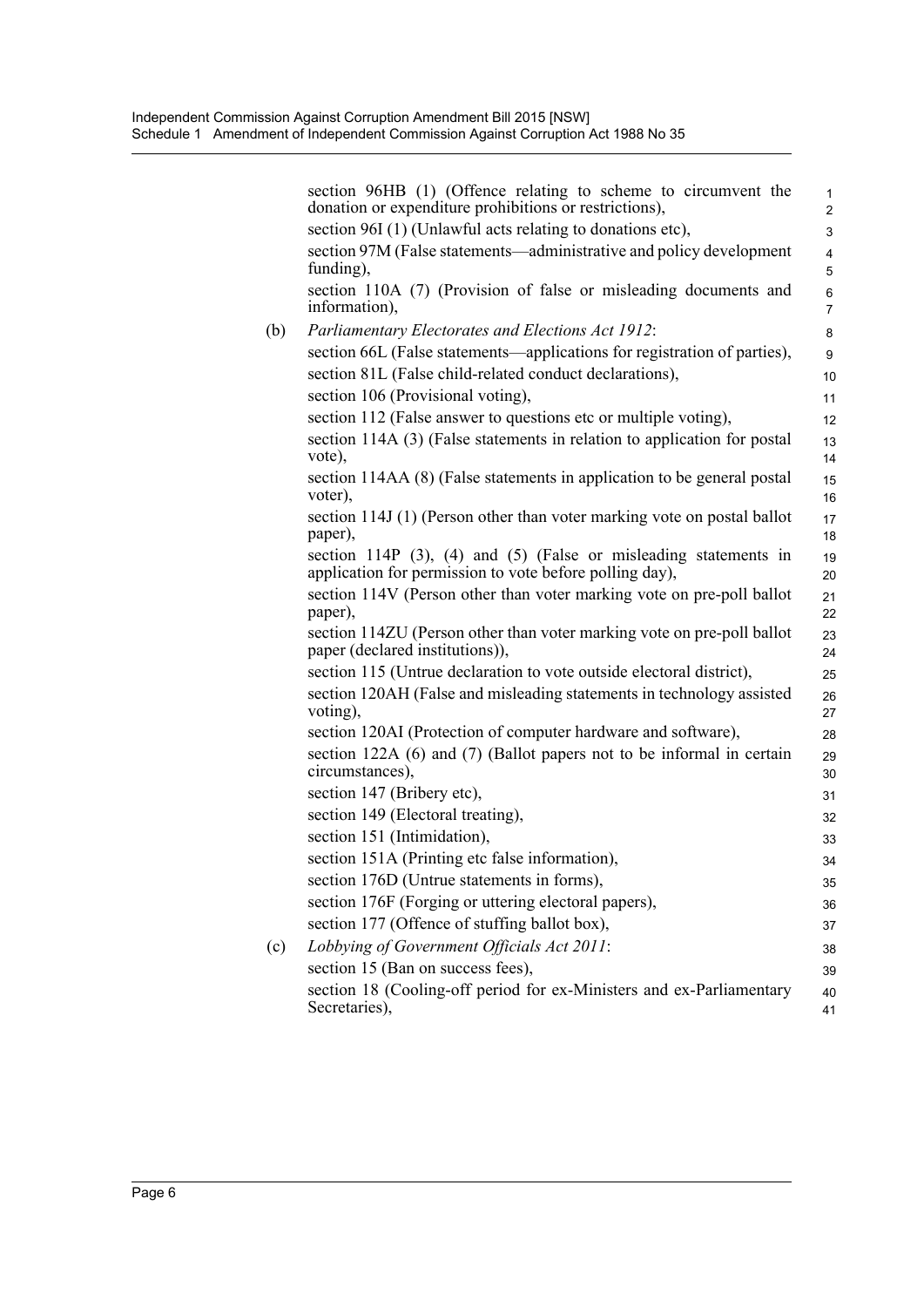|        |                                                 |                   | (d)                | an offence against any of the above Acts, or the regulations under any<br>of the above Acts, that is prescribed by the regulations for the purposes<br>of this section.                                                                                                                                                                                                                           | $\mathbf{1}$<br>$\overline{c}$<br>3        |
|--------|-------------------------------------------------|-------------------|--------------------|---------------------------------------------------------------------------------------------------------------------------------------------------------------------------------------------------------------------------------------------------------------------------------------------------------------------------------------------------------------------------------------------------|--------------------------------------------|
|        |                                                 |                   |                    | Section 117 (4) does not apply to a regulation made under paragraph (d).                                                                                                                                                                                                                                                                                                                          | 4                                          |
| $[11]$ | <b>Section 14 Other functions of Commission</b> |                   |                    |                                                                                                                                                                                                                                                                                                                                                                                                   | 5                                          |
|        |                                                 |                   |                    | Insert after section $14(1)(a)$ :                                                                                                                                                                                                                                                                                                                                                                 | 6                                          |
|        |                                                 |                   | $\left( a1\right)$ | to gather and assemble, during or after the discontinuance or completion<br>of an investigation into conduct under section 13A, evidence that may<br>be admissible in the prosecution of a person for a criminal offence in<br>connection with the conduct and to furnish such evidence to the<br>Electoral Commission and (if considered appropriate) to the Director of<br>Public Prosecutions, | $\overline{7}$<br>8<br>9<br>10<br>11<br>12 |
| $[12]$ | Section 14 (1A)                                 |                   |                    |                                                                                                                                                                                                                                                                                                                                                                                                   | 13                                         |
|        |                                                 |                   |                    | Omit "subsection $(1)$ (b)". Insert instead "subsection $(1)$ $(1)$ or $(b)$ ".                                                                                                                                                                                                                                                                                                                   | 14                                         |
| $[13]$ | Section 14 (1A)                                 |                   |                    |                                                                                                                                                                                                                                                                                                                                                                                                   | 15                                         |
|        |                                                 |                   |                    | Insert "or the Electoral Commission" after "the Attorney General".                                                                                                                                                                                                                                                                                                                                | 16                                         |
| $[14]$ | Section 16 Co-operation with other agencies     |                   |                    |                                                                                                                                                                                                                                                                                                                                                                                                   |                                            |
|        |                                                 |                   |                    | Insert after section 16 $(1)$ (a):                                                                                                                                                                                                                                                                                                                                                                | 18                                         |
|        |                                                 |                   | (a1)               | shall, as far as practicable, work in co-operation with the Electoral<br>Commission in connection with a referral by the Electoral Commission<br>under section 13A, and                                                                                                                                                                                                                           | 19<br>20<br>21                             |
| $[15]$ | <b>Section 74BA</b>                             |                   |                    |                                                                                                                                                                                                                                                                                                                                                                                                   |                                            |
|        | Insert after section 74B:                       |                   |                    |                                                                                                                                                                                                                                                                                                                                                                                                   | 23                                         |
|        | <b>74BA</b>                                     |                   |                    | Report may only include findings etc of serious corrupt conduct                                                                                                                                                                                                                                                                                                                                   | 24                                         |
|        |                                                 | (1)               |                    | The Commission is not authorised to include in a report under section 74 a<br>finding or opinion that any conduct of a specified person is corrupt conduct<br>unless the conduct is serious corrupt conduct.                                                                                                                                                                                      | 25<br>26<br>27                             |
|        |                                                 | (2)               |                    | The Commission is not precluded by this section from including in any such<br>report a finding or opinion about any conduct of a specified person that may<br>be corrupt conduct within the meaning of this Act if the statement as to the<br>finding or opinion does not describe the conduct as corrupt conduct.                                                                                | 28<br>29<br>30<br>31                       |
| $[16]$ |                                                 |                   |                    | Schedule 4 Savings, transitional and other provisions                                                                                                                                                                                                                                                                                                                                             | 32                                         |
|        | Insert at the end of the Schedule:              |                   |                    |                                                                                                                                                                                                                                                                                                                                                                                                   |                                            |
|        |                                                 |                   |                    | Part 14 Provisions consequent on enactment of<br><b>Independent Commission Against Corruption</b><br><b>Amendment Act 2015</b>                                                                                                                                                                                                                                                                    | 34<br>35<br>36                             |
|        | 36                                              | <b>Definition</b> |                    |                                                                                                                                                                                                                                                                                                                                                                                                   | 37                                         |
|        |                                                 |                   |                    | In this Part:                                                                                                                                                                                                                                                                                                                                                                                     | 38                                         |
|        |                                                 |                   |                    | amending Act means the Independent Commission Against Corruption<br>Amendment Act 2015.                                                                                                                                                                                                                                                                                                           | 39<br>40                                   |